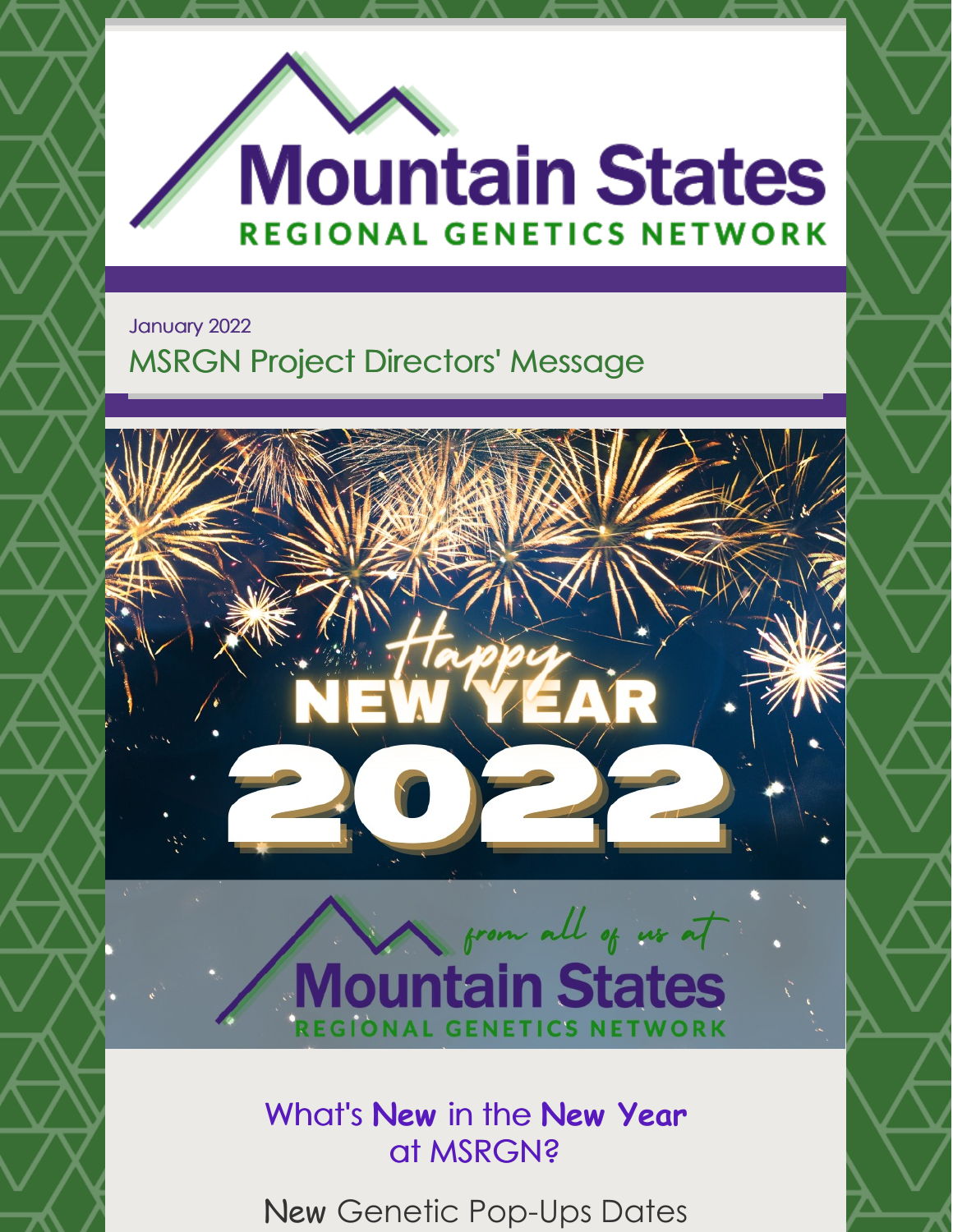New Job Openings New Pop-Up Promoters Selected New MSRGN Intern has joined us New Time 4 Genetics Cohort and a New Webinar Recording- EDS

HAPPY NEW YEAR! from all of us at Mountain States Regional Genetics Network

# Genetic Pop-Ups are Scheduled!

# **GENETICS POP-UPS**



tain States **ONAL GENETICS NETWORK** For more info: www.mountainstategenetics.org

**2022 Genetics Pop-Ups** join us for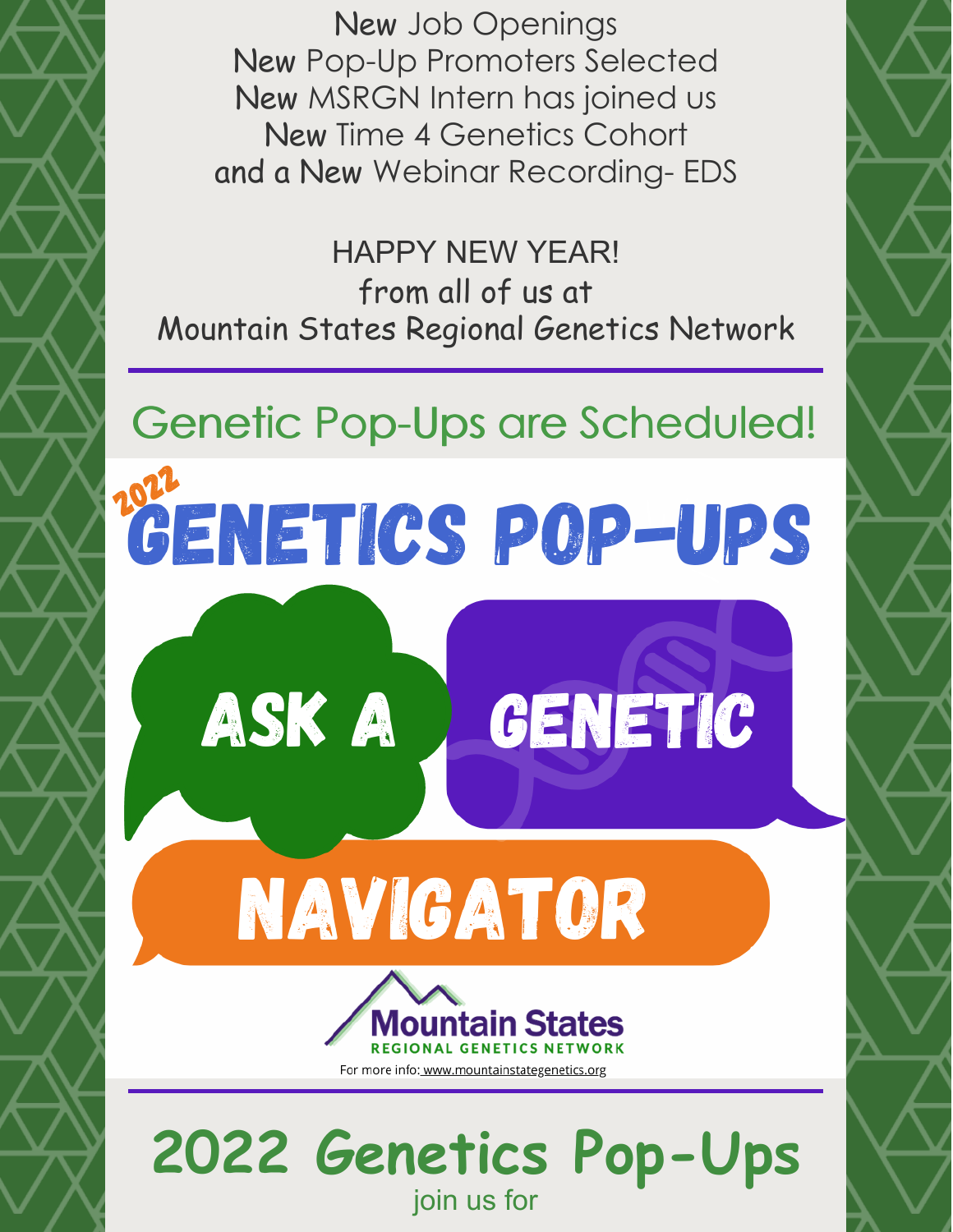3 Region-Wide VIRTUAL Genetics Pop-Ups Topic: Ask A Genetic Navigator!

**Evening** 

Thursday, March 3, 2022 6:30pm PT/ 7:30pm MT/ 8:30pm CT/ 9:30pm ET [Register](https://us02web.zoom.us/meeting/register/tZUtc-mtrzIvHNI7lLGjDdTQA6f6ghkyCxNi) HERE

#### Daytime

Friday, March 4, 2022 *Interpretación en español disponible* 9:30am PT/ 10:30am MT/ 11:30am CT/ 12:30pm ET [Register](https://us02web.zoom.us/meeting/register/tZMtfuGsqj0sGNPh4ZmWcQGiiXv5ZZaOIVSg) HERE

Weekend

*ASL Interpreting and Live Transcript available (in partnership with Arizona Hands & Voices)* Saturday, March 5, 2022 9:30am PT/ 10:30am MT/ 11:30am CT/ 12:30pm ET [Register](https://us02web.zoom.us/meeting/register/tZUldOmgrjktGNCeExj21X2MSrbbk0K__1TP) Here

> [Download](https://www.mountainstatesgenetics.org/wp-content/uploads/sites/257/2022/01/Genetics-Pop-Up-2022-FLYER.pdf) Pop-Up flyer to share

[Registration](https://www.mountainstatesgenetics.org/2022popup/) Page for all 3 Pop-Ups

# MSRGN is HIRING!

We have 2 positions open and we are accepting applications! Please apply if interested or help us spread the word by sharing with someone who may be interested.

Project [Coordinator](https://www.mountainstatesgenetics.org/job-opening-projects-coordinator/) (Full- Time, with 20 hr a week for MSRGN, based in Austin, TX)

> State Teams [Coordinator](https://www.mountainstatesgenetics.org/job-opening-state-team-coordinator/) (Part-Time Contract, 20 hr a month, remote)

> > Project [Coordinator](https://www.mountainstatesgenetics.org/job-opening-projects-coordinator/) Job **Description**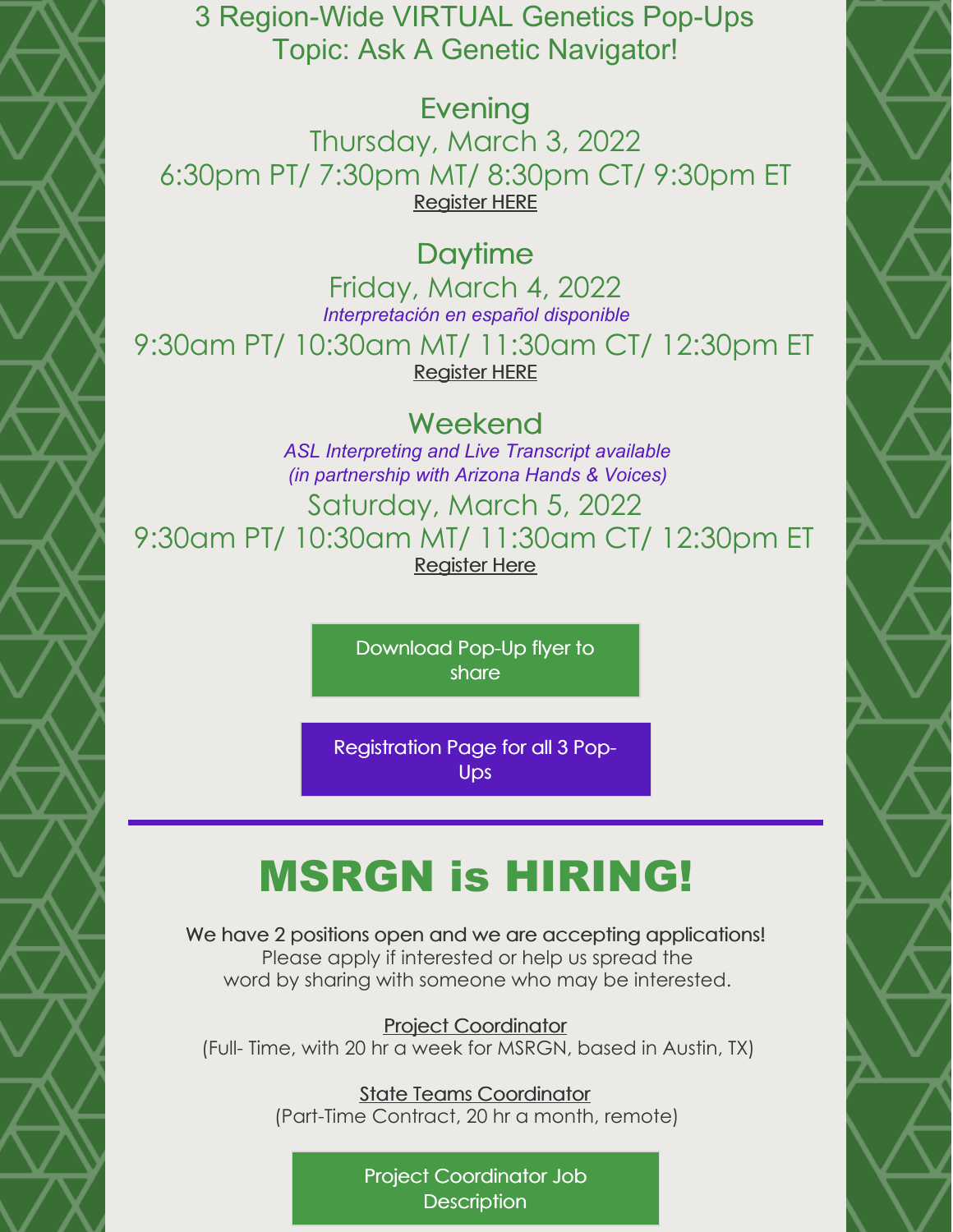#### State Team [Coordinator](https://www.mountainstatesgenetics.org/job-opening-state-team-coordinator/) Job **Description**



#### **Meet our Nevada MSRGN**

#### **Genetic Navigator**

#### Hannah Barnhart

Hannah has a Bachelors degree in Health Care Administration and an Associates in Medical Assisting. For about 6 years, she was a part of the only Pediatric Genetics Clinic in Alaska working alongside a team of Geneticists and Genetic Counselors from Washington and Oregon. Previous to her role as a genetic navigator, she was one of the coleads of the MSRGN Nevada State Team.

You can email Hannah here: [nevadagenetic@gmail.com](mailto:nevadagenetic@gmail.com)



Welcome to our new MSRGN Intern: Jayant (Jay) Avasthi. Jay is a masters in public health student at Sam

Houston State University in Texas and a former student of Daphne Fulton, one of our Texas state team co-leads. Jay's internship project will be assisting with the Genetics Pop-Ups and other outreach projects. Please join us in welcoming him to the MSRGN team.

#### Please Join us in welcoming eleven Genetic Pop-Up Promoters

who have joined us to help get the word out about our 2022 Genetic Pop-Ups!

> Sonia (AZ) Jesus (CO) Adrienne (CO) Jessica (MT) Georgene (NV) Amy (NV) Felicia Ann (NM) Maria Isabel (TX) Hanan (TX) Baileigh (UT) Kristi (WY)

If you would like to connect with the pop-up promoter for your state so they can share flyers, social media posts, newsletter blurbs, or other items to help promote the pop-ups, please [contact](mailto:kwees@mountainstatesgenetics.org) Kristi to request an email introduction!

Did you miss the Ehlers Danlos Syndrome Time 4 [Genetics](https://www.mountainstatesgenetics.org/t4info/) Webinar in January?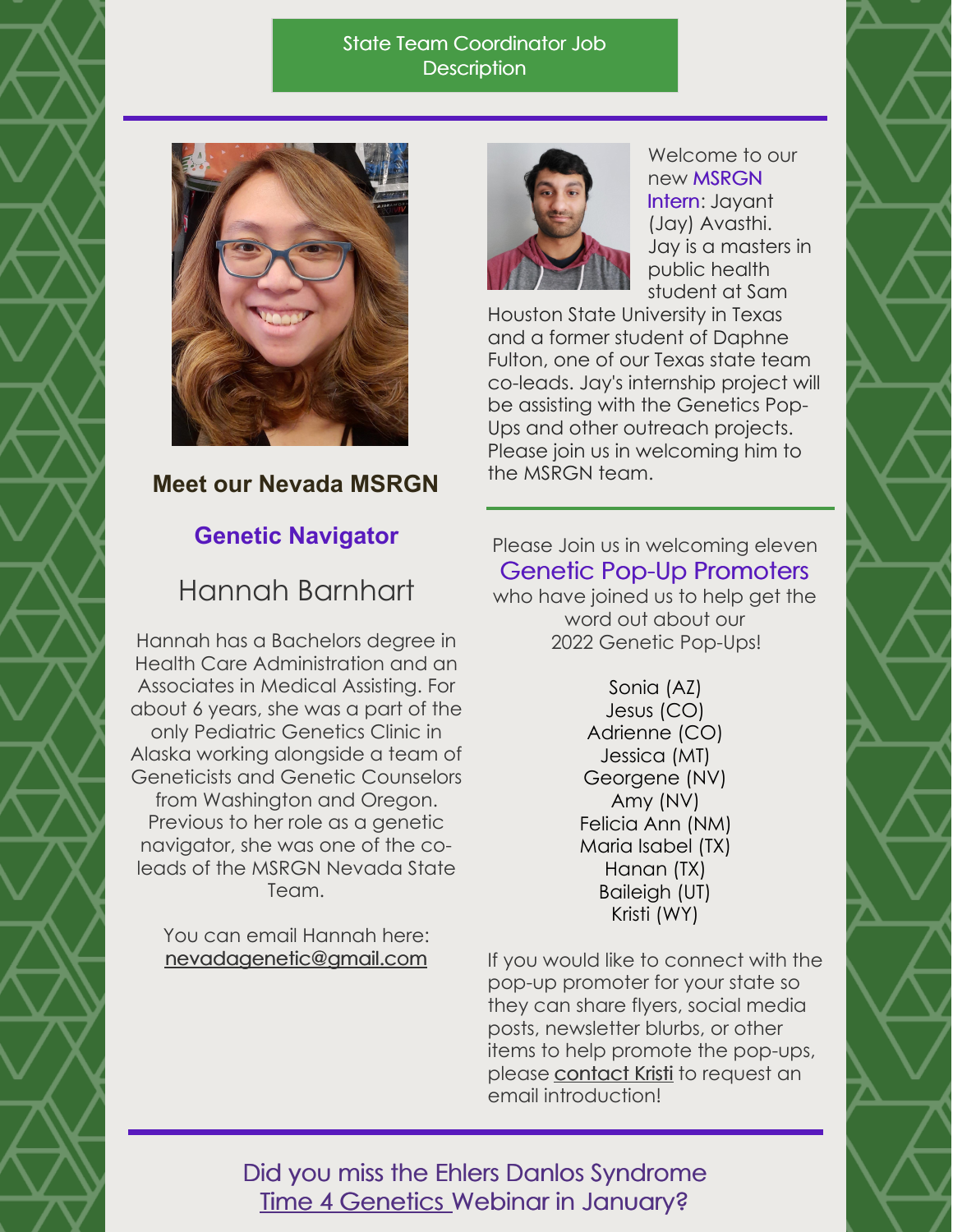Have no fear, the RECORDING is here and available for CME/CEU Credits!

Watch the Ehlers Danlos [Syndrome](https://www.mountainstatesgenetics.org/t4gedswebinar/) (EDS) Webinar **Here** 



#### Time 4 Genetics: Welcome Cohort #2

Thank you to everyone who helped reach out to clinics in our 8 states to ask them to apply to our Time 4 [Genetics](https://www.mountainstatesgenetics.org/t4info/) Primary Care Genetics Education Initiative. We are welcoming these 11 Clinics below to our Cohort #2 which will begin in March/April of 2022.

> Cohort #2 Denver Health Community Health Services (CO)

> > Pence Pediatrics (CO)

The Healthcare Center (NV)

Oshiro Pediatrics (NV)

Sandra L. Whisler MD, MS, LLC (NM)

Gabert Medical Clinic (MT)

Southwest Montana Community Health Center (MT)

Partners in Pediatrics, PC (MT)

Providence St. Joseph Medical Center (MT)

Paso del Norte Children's Development Center (TX)

Northeast Wyoming Pediatric Associates (WY)

The eleven Cohort #2 clinics will be joining the seven Cohort #1 clinic who are in the midst of topic area #3 (Ehlers Danlos [Syndrome\)](https://www.mountainstatesgenetics.org/t4glibrary/):

> Cohort #1 North Country Health Care (AZ)

Pediatric Partners of the SW (CO)

Desert Valley Pediatrics (NV)

Taos Clinic for Children and Youth (NM)

Dell Children Medical Group. Primary Care (TX)